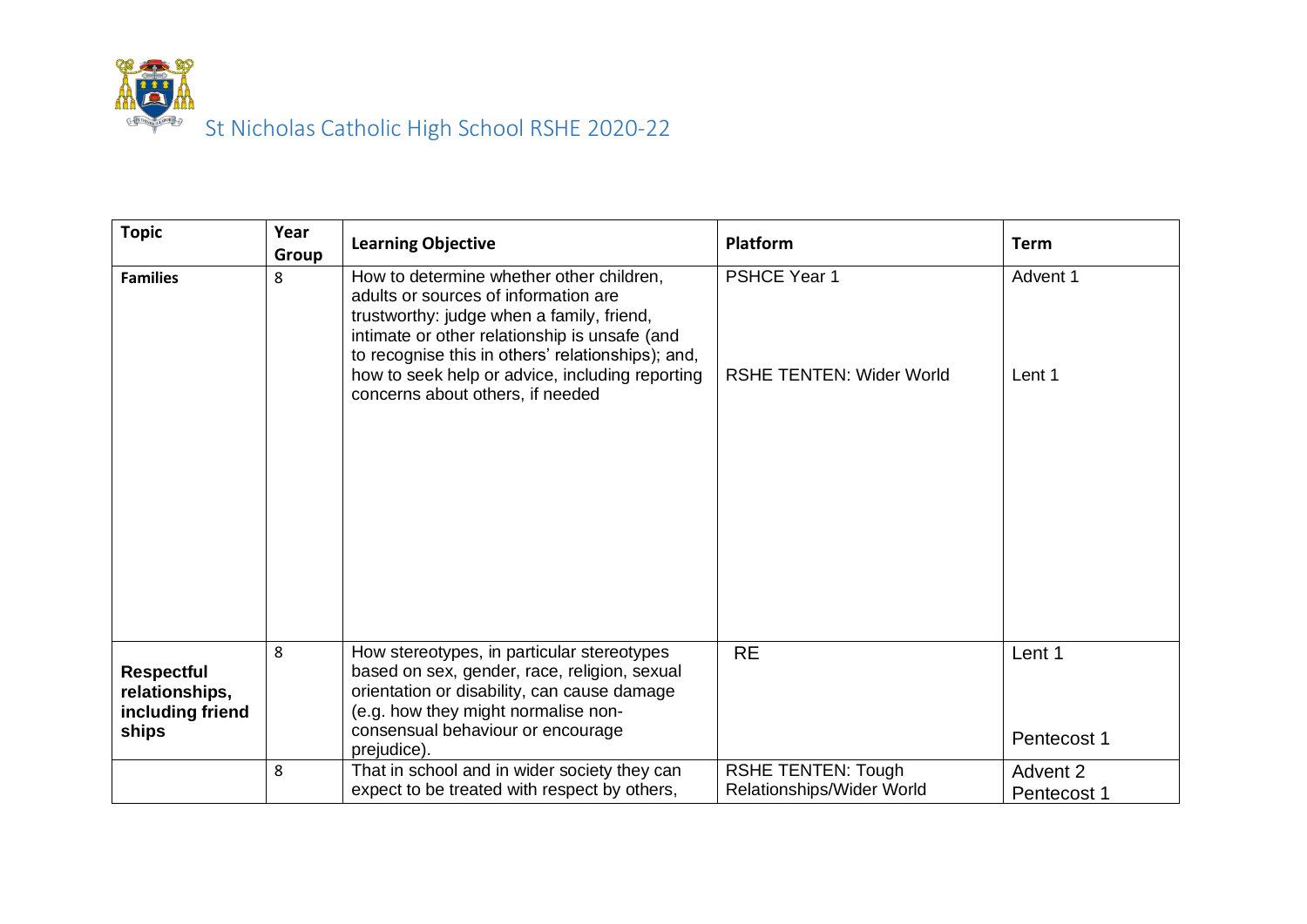

|                                          |   | and that in turn they should show due respect<br>to others, including people in positions of<br>authority and due tolerance of other<br>people's beliefs.                                                     |                                                                                                           |                       |
|------------------------------------------|---|---------------------------------------------------------------------------------------------------------------------------------------------------------------------------------------------------------------|-----------------------------------------------------------------------------------------------------------|-----------------------|
|                                          | 8 | About different types of bullying (including<br>cyberbullying), the impact of bullying,<br>responsibilities of bystanders to report bullying<br>and how and where to get help.                                | Anti-Bullying<br>Sacred<br>Space<br>Week<br><b>RSHE TENTEN:</b><br>Appreciating<br>Difference/Wider World | Lent 1<br>Pentecost 2 |
| <b>Online and Media</b>                  | 8 | Their rights, responsibilities and opportunities<br>online, including that the same expectations<br>of behaviour apply in all contexts, including<br>online.                                                  | <b>RSHE TENTEN: Think before</b><br>you share                                                             | Lent <sub>2</sub>     |
|                                          | 8 | About online risks, including that any material<br>someone provides to another has the potential<br>to be shared online and the difficulty of<br>removing potentially compromising material<br>placed online. | <b>RSHE TENTEN: Think before</b><br>you share                                                             | Lent 2                |
|                                          | 8 | Not to provide material to others that they<br>would not want shared further and not to share<br>personal material which is sent to them.                                                                     | <b>RSHE TENTEN: Think before</b><br>you share                                                             | Pentecost 2           |
|                                          | 8 | The impact of viewing harmful content.                                                                                                                                                                        | <b>RSHE TENTEN: Think before</b><br>you share                                                             | Advent 2              |
| Intimate and<br>sexual<br>relationships, | 8 | How to recognise the characteristics and<br>positive aspects of healthy one-to-one intimate<br>relationships, which include mutual respect,                                                                   | <b>RSHE TENTEN: Vision Session</b><br>4<br>Feelings                                                       | Lent 1                |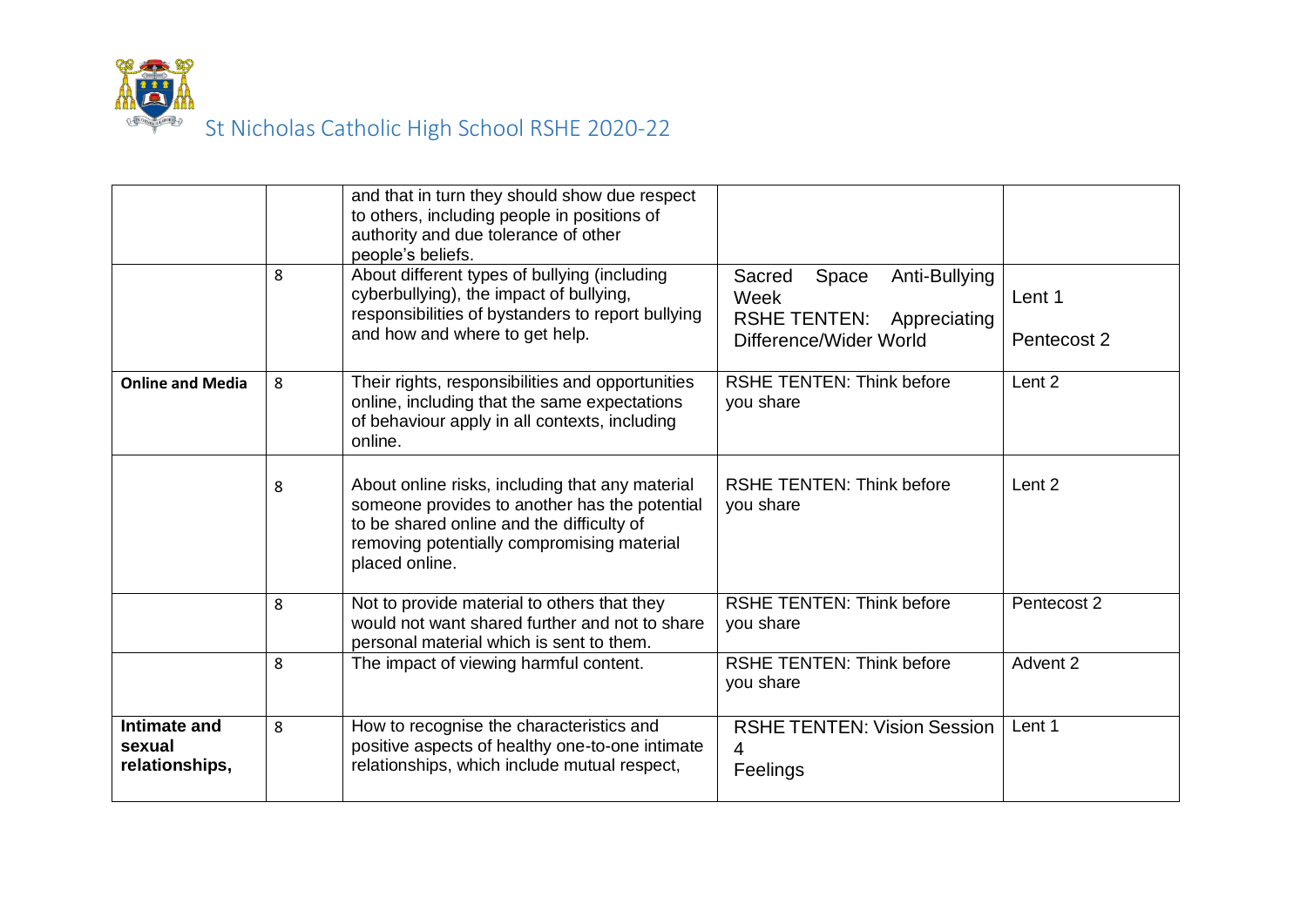

| including              |   | consent, loyalty, trust, shared interests and                                                    |                                                             |             |
|------------------------|---|--------------------------------------------------------------------------------------------------|-------------------------------------------------------------|-------------|
| sexual health          | 8 | outlook, sex and friendship.<br>That there are a range of strategies for                         | <b>RSHE TENTEN: Feelings</b>                                | Lent 1      |
|                        |   | identifying and managing sexual pressure,                                                        |                                                             |             |
|                        |   | including understanding peer pressure,                                                           |                                                             |             |
|                        |   | resisting pressure and not pressurising others.                                                  |                                                             |             |
|                        | 8 | The facts around pregnancy (Yr 7<br>reproduction) including miscarriage (mentioned               | RSHE TENTEN: Before I was Born                              | Lent 1      |
|                        |   | in passing in $Yr$ 7 reproduction if member of                                                   |                                                             |             |
|                        |   | staff is comfortable talking about it, often<br>comes up in questions asked by students)         |                                                             |             |
|                        | 8 | That there are choices in relation to pregnancy                                                  | <b>RSHE TENTEN: Before I</b>                                | Lent 1      |
|                        |   | (with medically and legally accurate, impartial<br>information on all options, including keeping | was Born                                                    |             |
|                        |   | the baby, adoption, abortion (mentioned in                                                       |                                                             |             |
|                        |   | relation to embryo screening in (Yr 11                                                           |                                                             |             |
|                        |   | inheritance) for genetic disorders as a potential<br>option should a disease be discovered) and  |                                                             |             |
|                        |   | where to get further help).                                                                      |                                                             |             |
|                        |   |                                                                                                  |                                                             |             |
| Mental wellbeing $ 8 $ |   | How to talk about their emotions accurately<br>and sensitively, using appropriate vocabulary.    | Sacred Space - World Mental<br><b>Health Awareness Week</b> | Advent 1    |
|                        |   |                                                                                                  | Sacred Space -                                              |             |
|                        |   |                                                                                                  | Anti-Bullying week                                          | Advent 2    |
|                        |   |                                                                                                  | <b>Sacred Space</b>                                         |             |
|                        |   |                                                                                                  | Mental<br>Health<br>Awareness<br>week                       | Pentecost 1 |
|                        |   |                                                                                                  | <b>RSHE TENTEN: Feelings</b>                                | Lent 1      |
|                        |   |                                                                                                  |                                                             |             |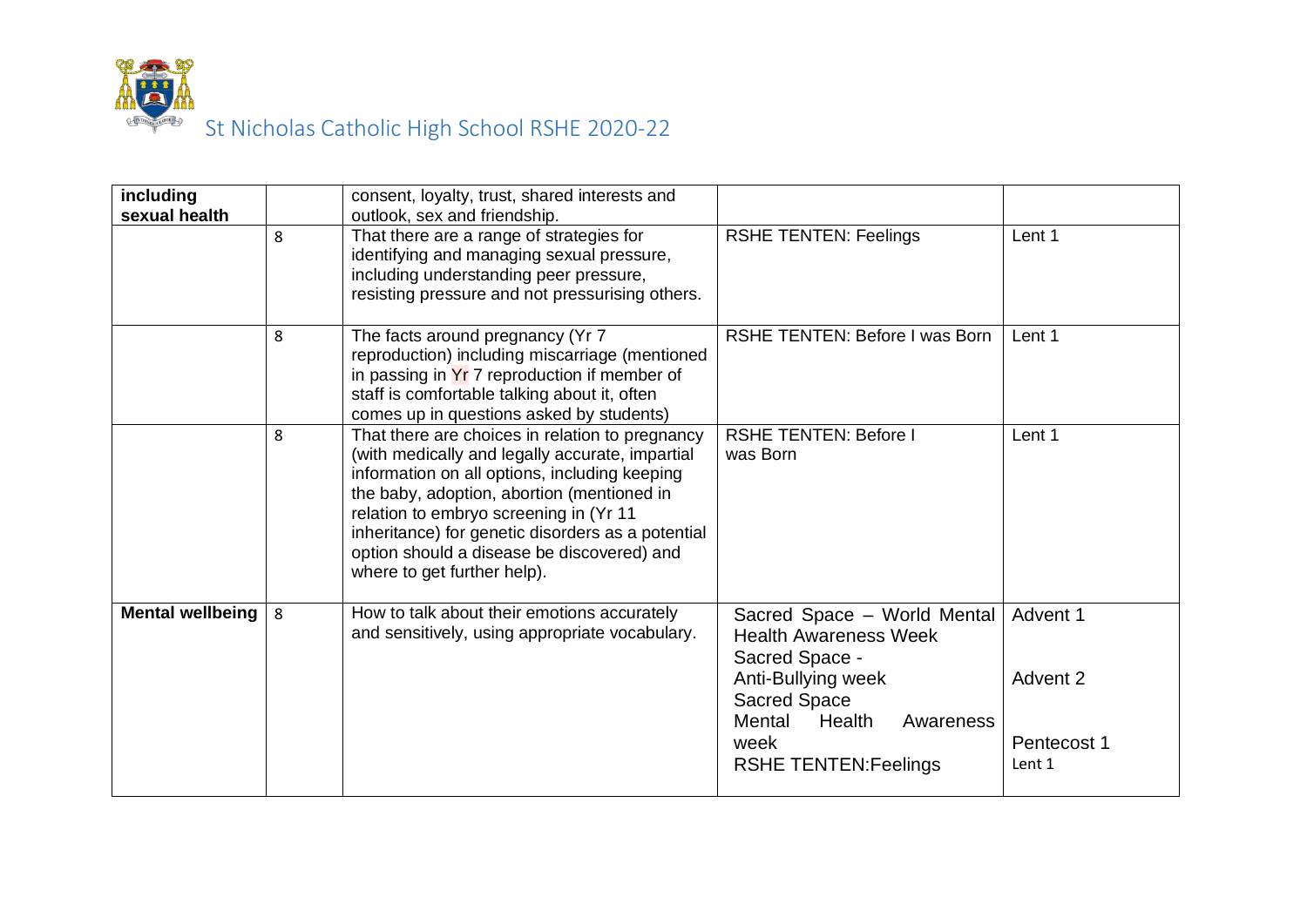

|                              | 8 | How to recognise the early signs of mental                                                                                                                                                                                                                                                                                           | <b>PSHCE Year 1</b>                                                         | Lent 1                           |
|------------------------------|---|--------------------------------------------------------------------------------------------------------------------------------------------------------------------------------------------------------------------------------------------------------------------------------------------------------------------------------------|-----------------------------------------------------------------------------|----------------------------------|
| Internet safety<br>and harms | 8 | wellbeing concerns.<br>The similarities and differences between the<br>online world and the physical world, including:<br>the impact of unhealthy or obsessive<br>comparison with others online (including<br>through setting unrealistic expectations for<br>body image),                                                           | <b>RSHE TENTEN: Think before</b><br>you share                               | Lent <sub>2</sub>                |
|                              | 8 | How people may curate a specific image of<br>their life online, over-reliance on online<br>relationships including social media, the risks<br>related to online gambling including the<br>accumulation of debt, how advertising and<br>information is targeted at them and how to be a<br>discerning consumer of information online. | <b>RSHE TENTEN: Think before</b><br>you share                               | Lent 2                           |
|                              | 8 | How to identify harmful behaviours online<br>(including bullying, abuse or harassment) and<br>how to report, or find support, if they have<br>been affected by those behaviours.                                                                                                                                                     | RSHE TENTEN: Appreciating<br><b>Difference</b><br><b>Tough Relationship</b> | Advent 2<br>Lent 2               |
| <b>Healthy eating</b>        | 8 | how to maintain healthy eating and<br>the links between a poor diet and health<br>risks (Yr 8 digestion and Yr 9 non-<br>communicable disease), including tooth<br>decay and cancer (mentioned in Yr 9<br>non-communicable disease but not y<br>detailed)                                                                            | Science – Digestion and breathing                                           | Varies $-$ see<br>dept. Schedule |